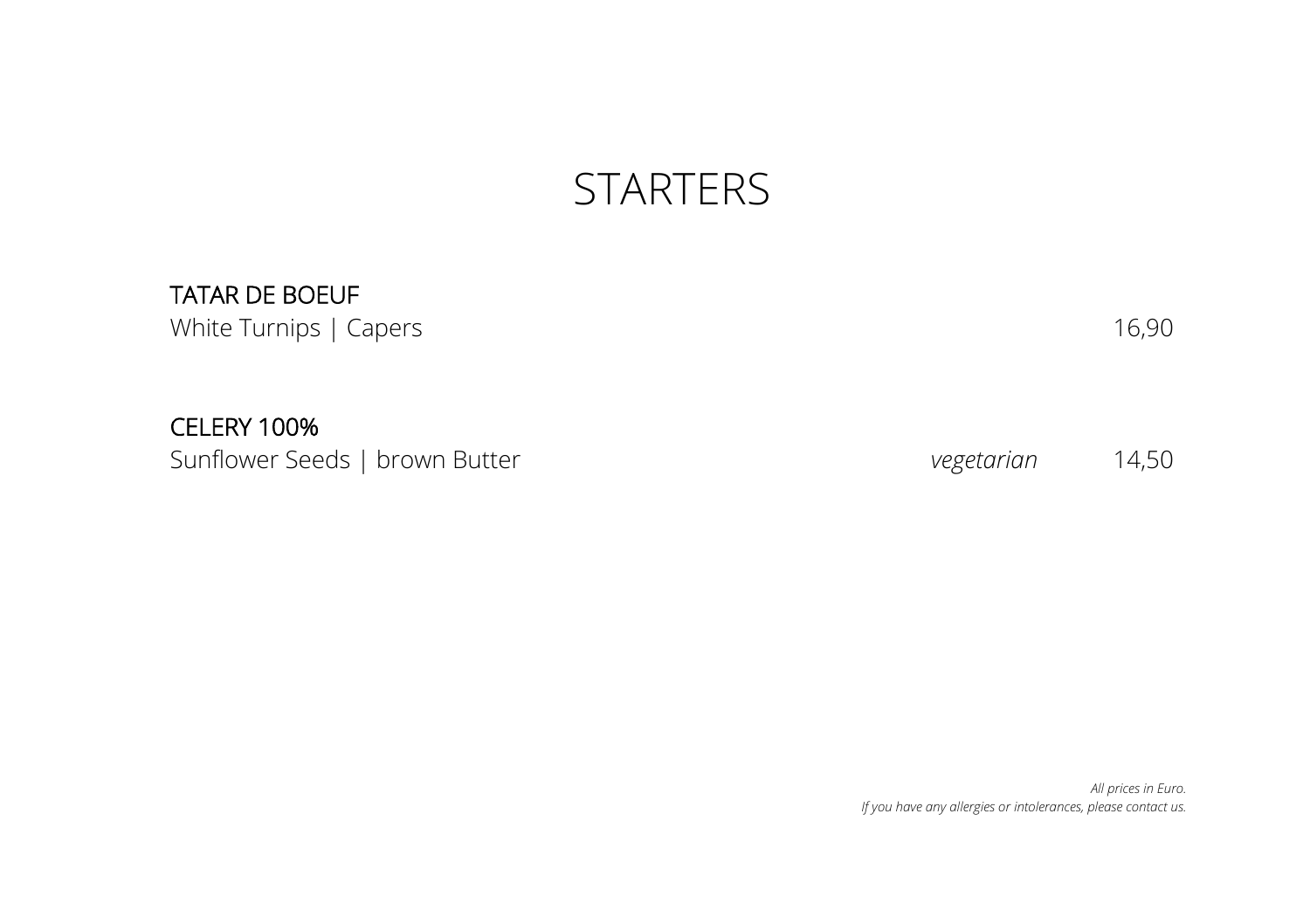# SOUPS

### GAZPACHO

Yeast | Lettuce | Cucumber *vegetarian* 10,50

#### MEADOW HERBS

Char | Horseradish | Caviar 12,50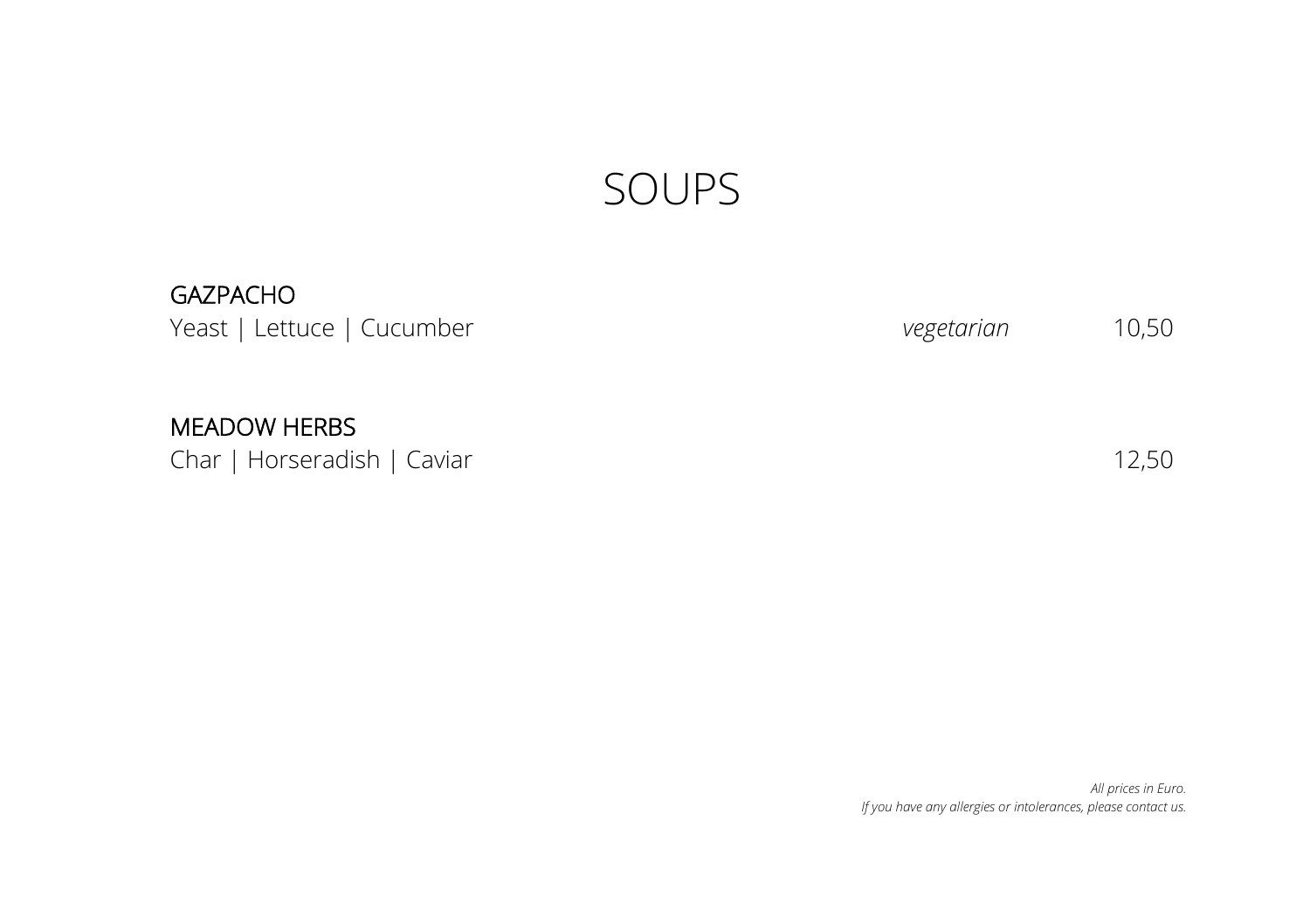# FOR INBETWEEN

| <b>BLUMENKOHL</b><br>Black Garlic   Sauce Maltaise   Hemp | vegetarian | 14,50 |
|-----------------------------------------------------------|------------|-------|
| <b>CHICKEN EGG</b><br>Duxelles   Bacon   Sauce Béarnaise  |            | 16,50 |
| <b>RED BEET</b><br>Beet Juice   Oat   Granola   Coffee    |            | 14,50 |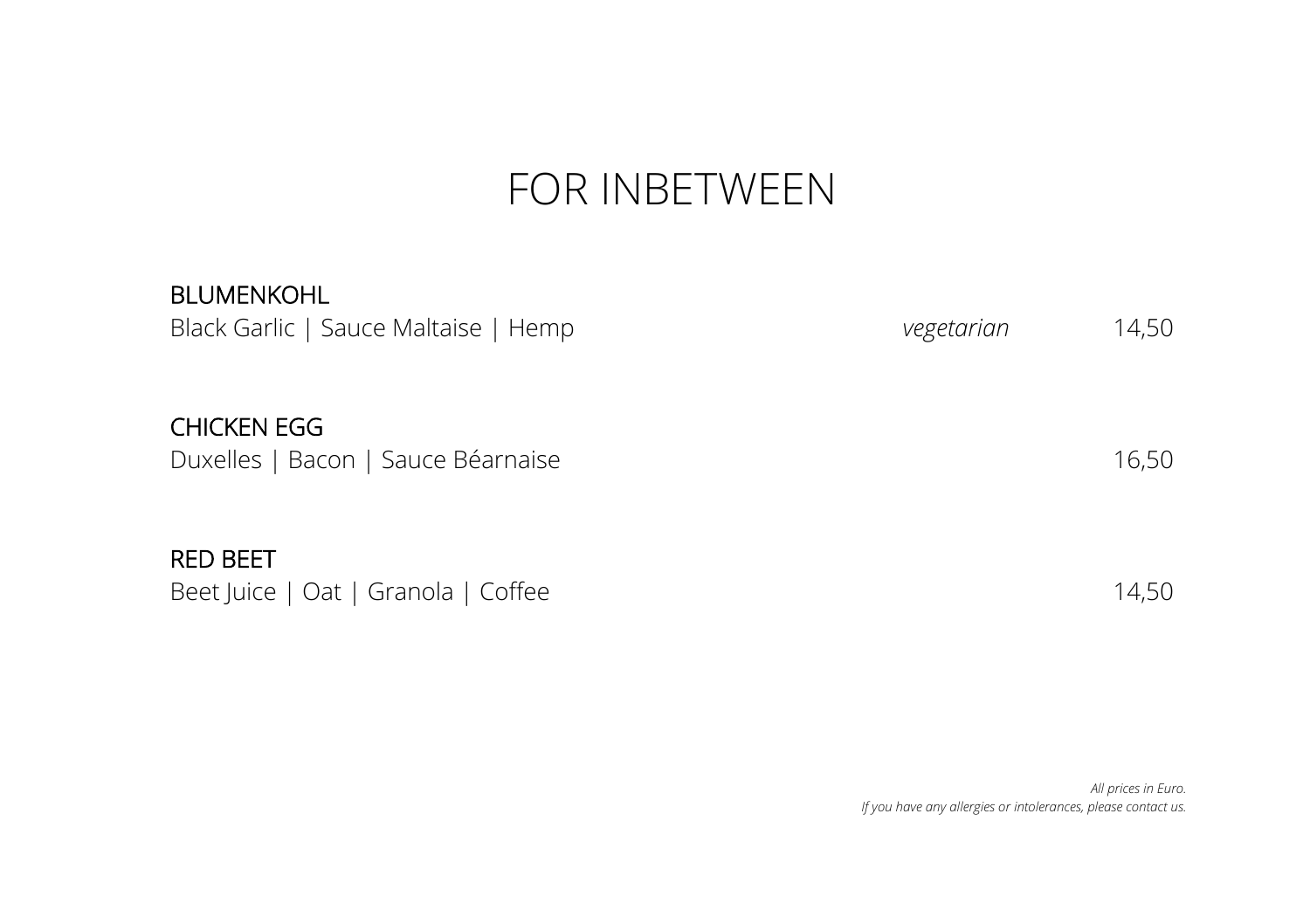## MEADOW – FOREST – WATER

# SALZ MARSH LAMB Pea | Emmer Grain | Bacon 32,50 BRAISED OX CHEEK Celery | Kale| Forest Mushrooms 29,50 BLACK FEATHER CHICKEN Cauliflower | Morel | Pepper 32,50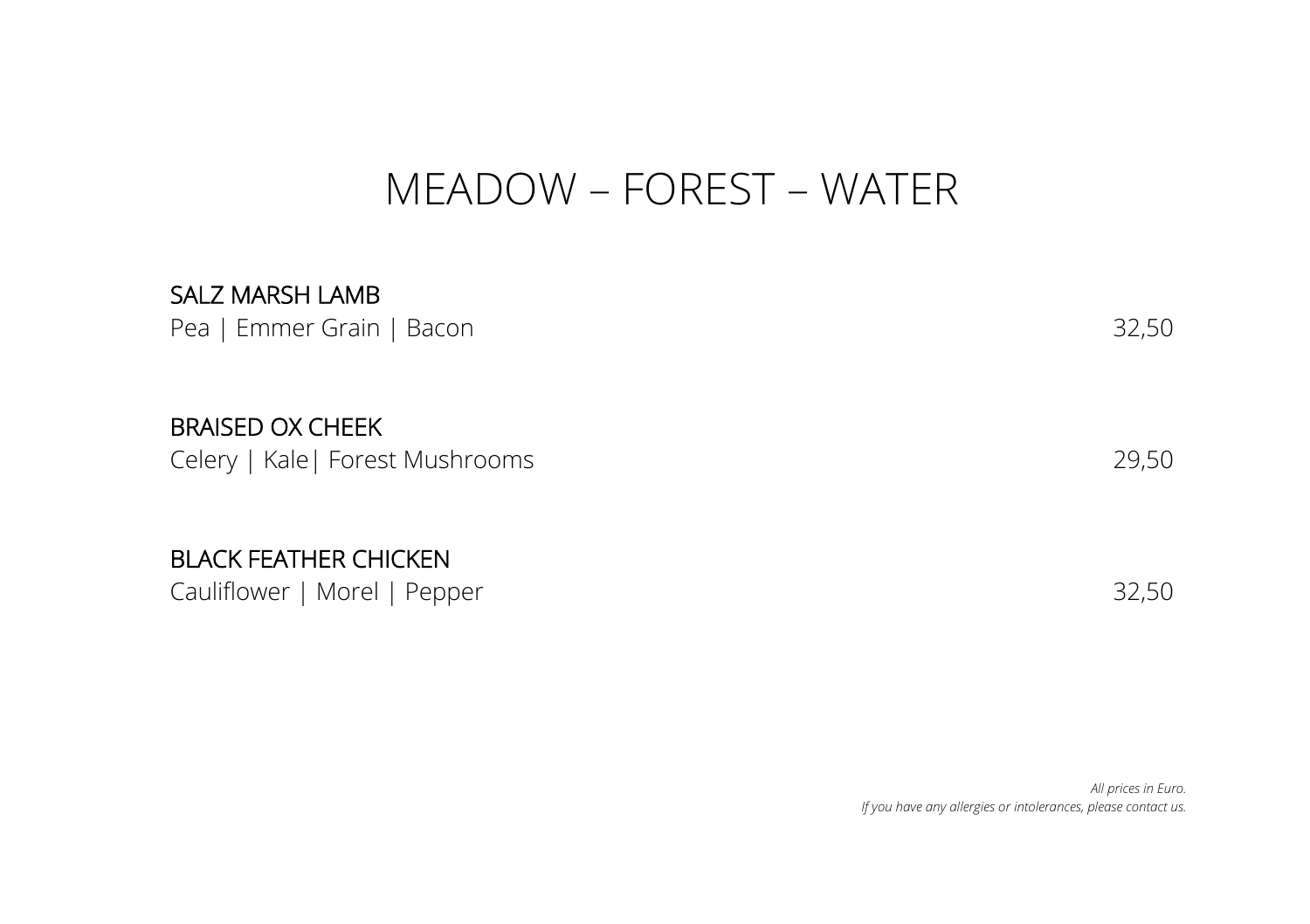# MEADOW – FOREST – WATER

| <b>BROOK TROUT</b><br>Eggplant   Ponzu   Lovage                            |            | 26,50 |
|----------------------------------------------------------------------------|------------|-------|
| WIENER SCHNITZEL (VEAL)<br>Potato-Cucumber-Salad   Mustard   Cranberry     |            | 26,50 |
| <b>COLORFUL TURNIPS</b><br>Bavarian Rice   Goat Cheese   Raspberry Vinegar | vegetarian | 19,50 |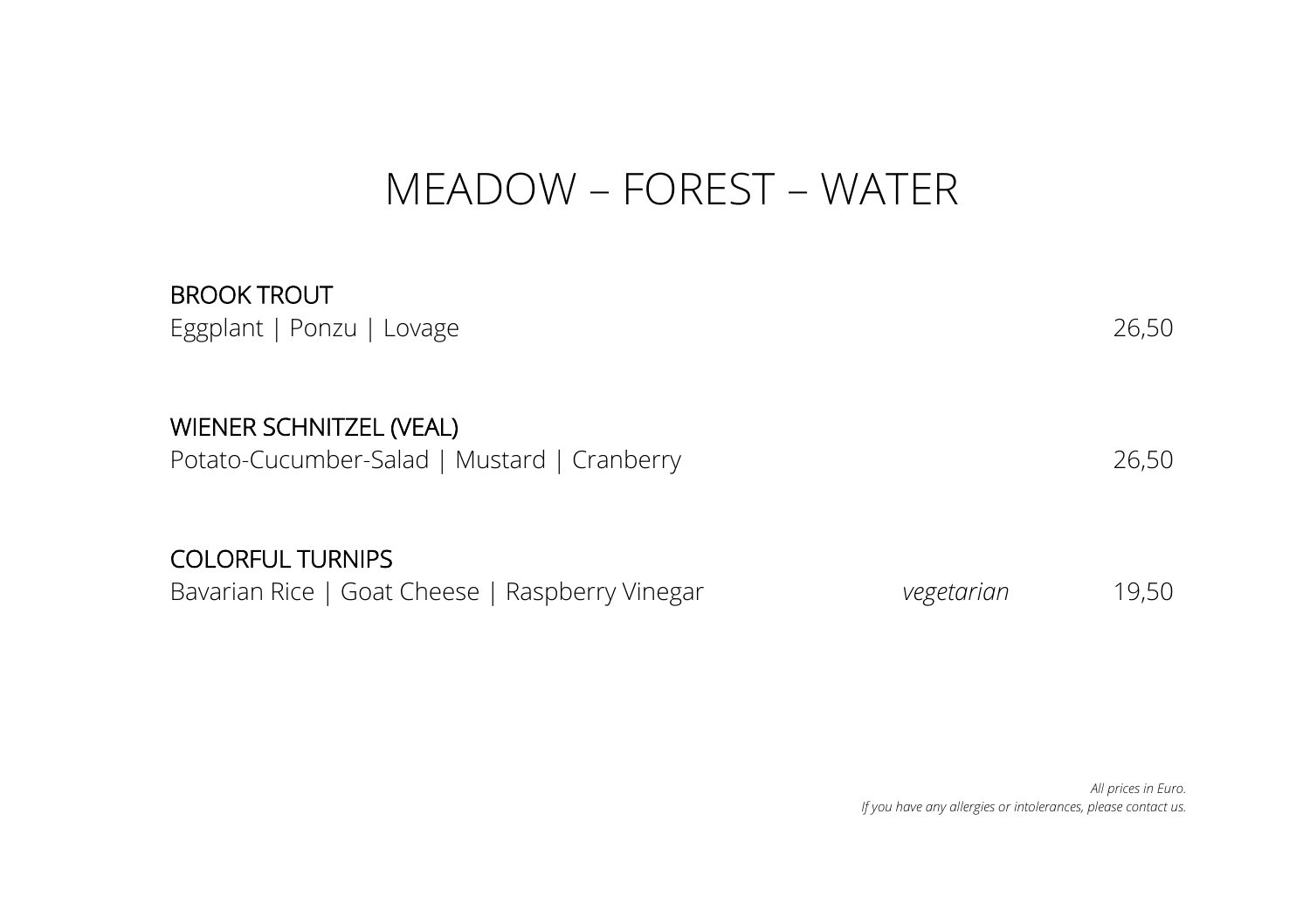# ROBATA AND TANDOOR

| US Beef Tenderloin  |                      | 200g 31,80 |
|---------------------|----------------------|------------|
| US Prime Entrecôte  | le 100g 16,80        |            |
| Iberico Loin (Porc) | <i>le</i> 100g 10,50 |            |

#### PLEASE FIND OUR SPECIAL CUTS IN THE REFRIGERATORS

*Per 100 g* | 18,80

We are happy to prepare all specialties from the grill to your delight.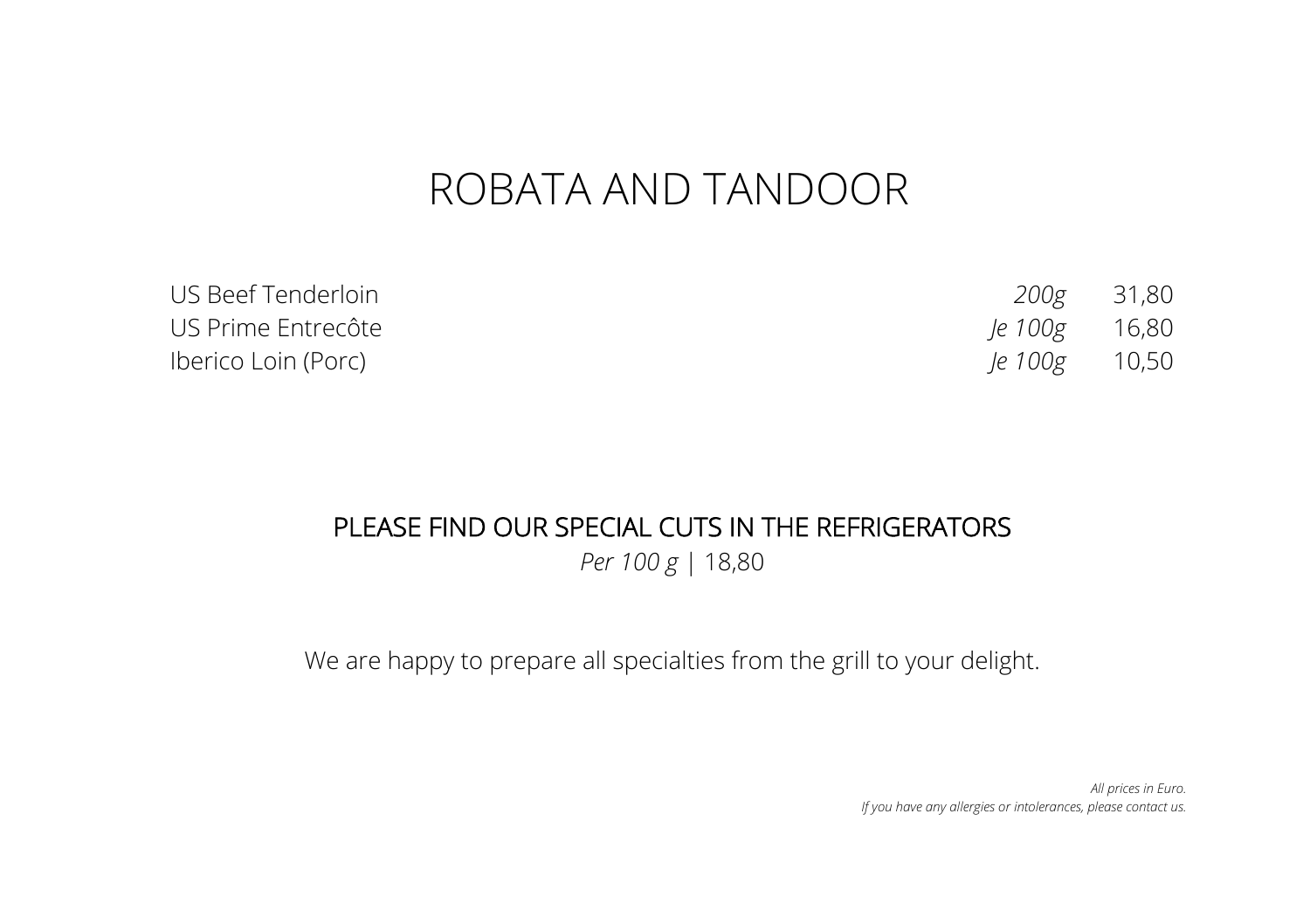# SIDE DISHES AND SAUCES

| <b>CESAR SALAD</b><br>Romana Salad   Cherry Tomatoes   Parmesan   Croutons | vegetarian | 7,80 |
|----------------------------------------------------------------------------|------------|------|
| FRITES A LA TRUFFE<br>Pommes frites   Truffle Mayonnaise                   | vegetarian | 7,80 |
| POTATO GRATIN<br>Fourme d'Ambert   Thyme   Onion                           | vegetarian | 7,80 |

| Cognac-Peppersauce   Sauce Hollandaise   Caribbean Pesto |  | je 3,50 |
|----------------------------------------------------------|--|---------|
|----------------------------------------------------------|--|---------|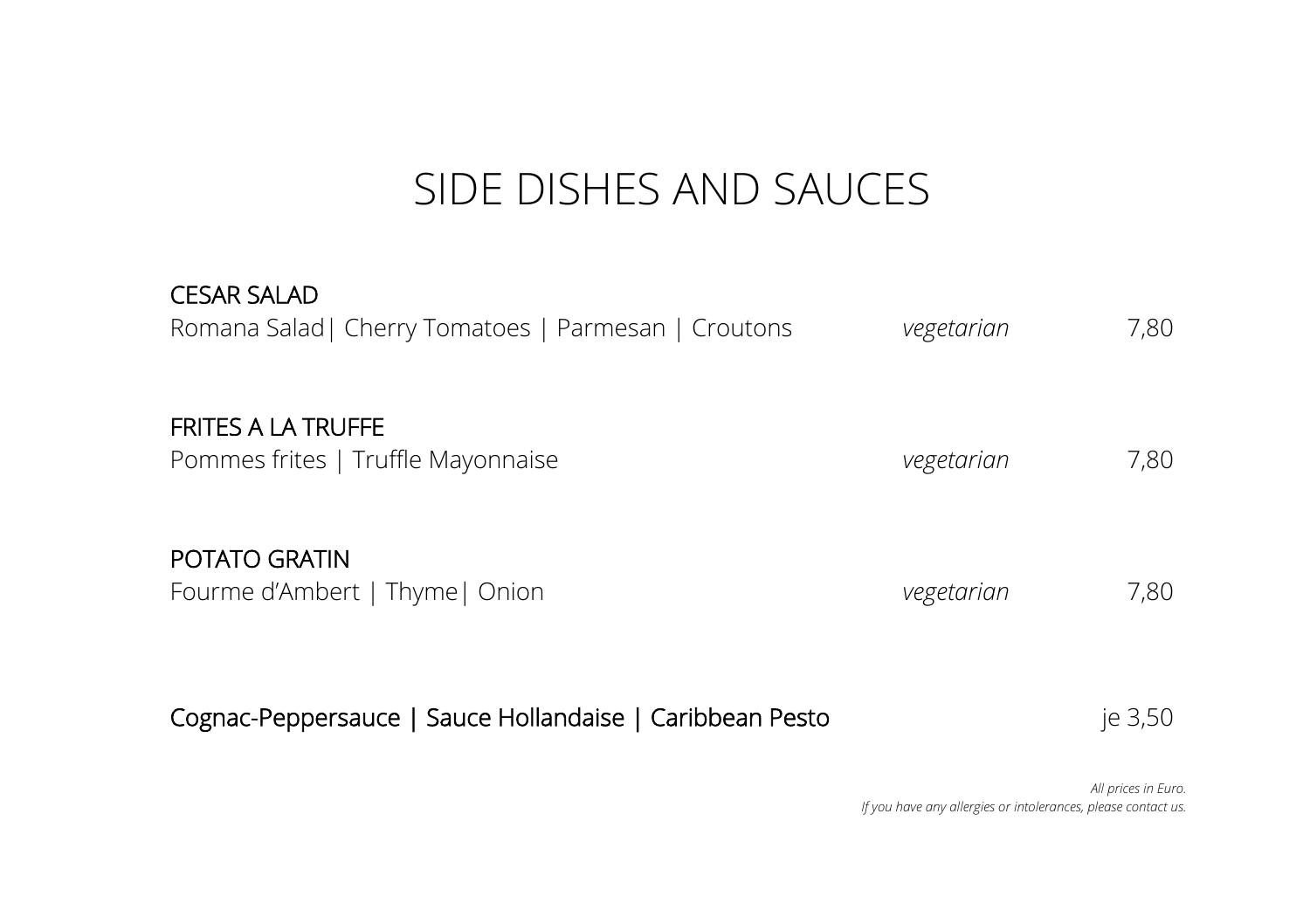# SWEET AND SINFUL

| <b>LITTLE EMPEROR</b><br>Souffled Kaiserschmarrn   Apple   Almond   Hay Milk | 12,50 |
|------------------------------------------------------------------------------|-------|
| <b>LAST RHUBARB</b><br>Mara de Boir Strawberry   Honey   Camomille           | 14,50 |
| <b>PASSIONSFRUIT</b><br>Sour Cream   Mango   Vanilla                         | 14,50 |
| <b>GIN &amp; TONIC</b><br>Salt Lemon   Lemon Balm                            | 14,50 |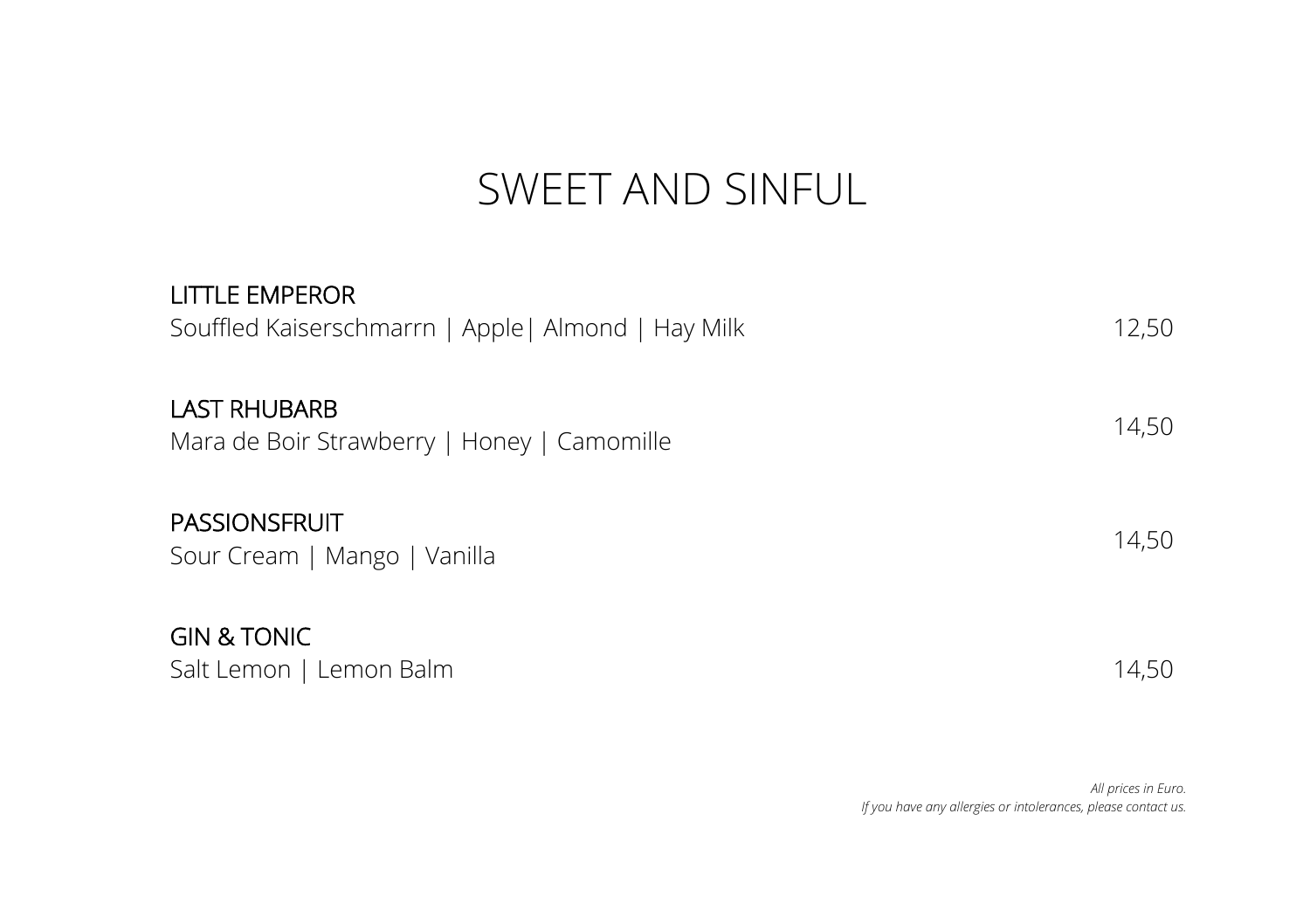### MENU

#### PARSLEY ROOT

Dulce de Leche | Oat Milk | Green

#### BROOK TROUT

Eggplant | Ponzu | Lovage

*– Chicken in two courses –*

#### CHECKEN EGG

Duxelles | Bacon | Sauce Béarnaise

#### BLACK FEATHER CHICKEN

Cauliflower | Morel | Pepper

#### GIN & TONIC

Salt Lemon | Lemon Balm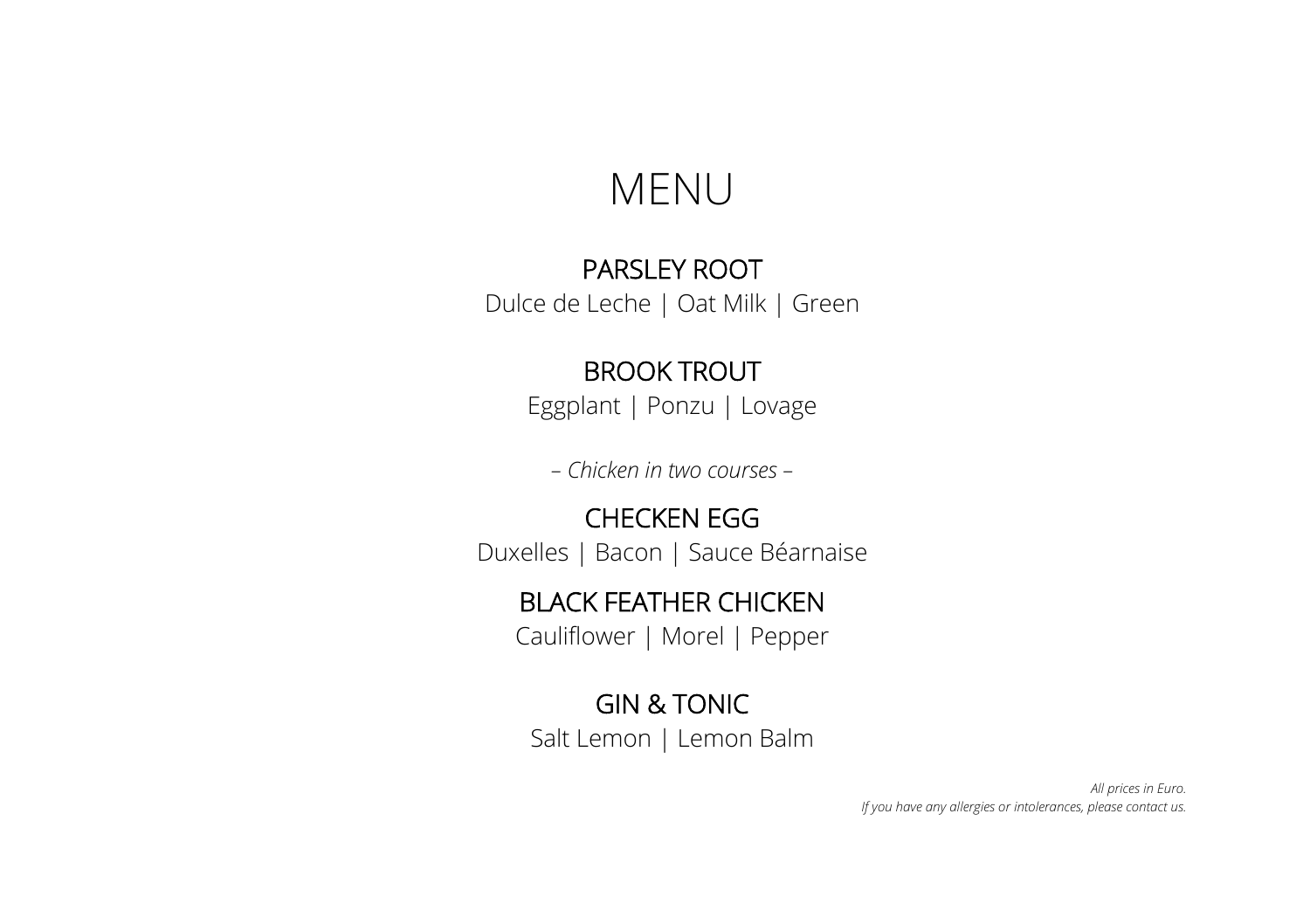### MENU by Chef de Cuisine Nico Sator

Preis per Person

4 Courses | 79,80 5 Courses | 89,90

#### Wine Pairing by Alexander Patronelli

Preis per Person

4 Courses | 29,80 5 Courses | 34,80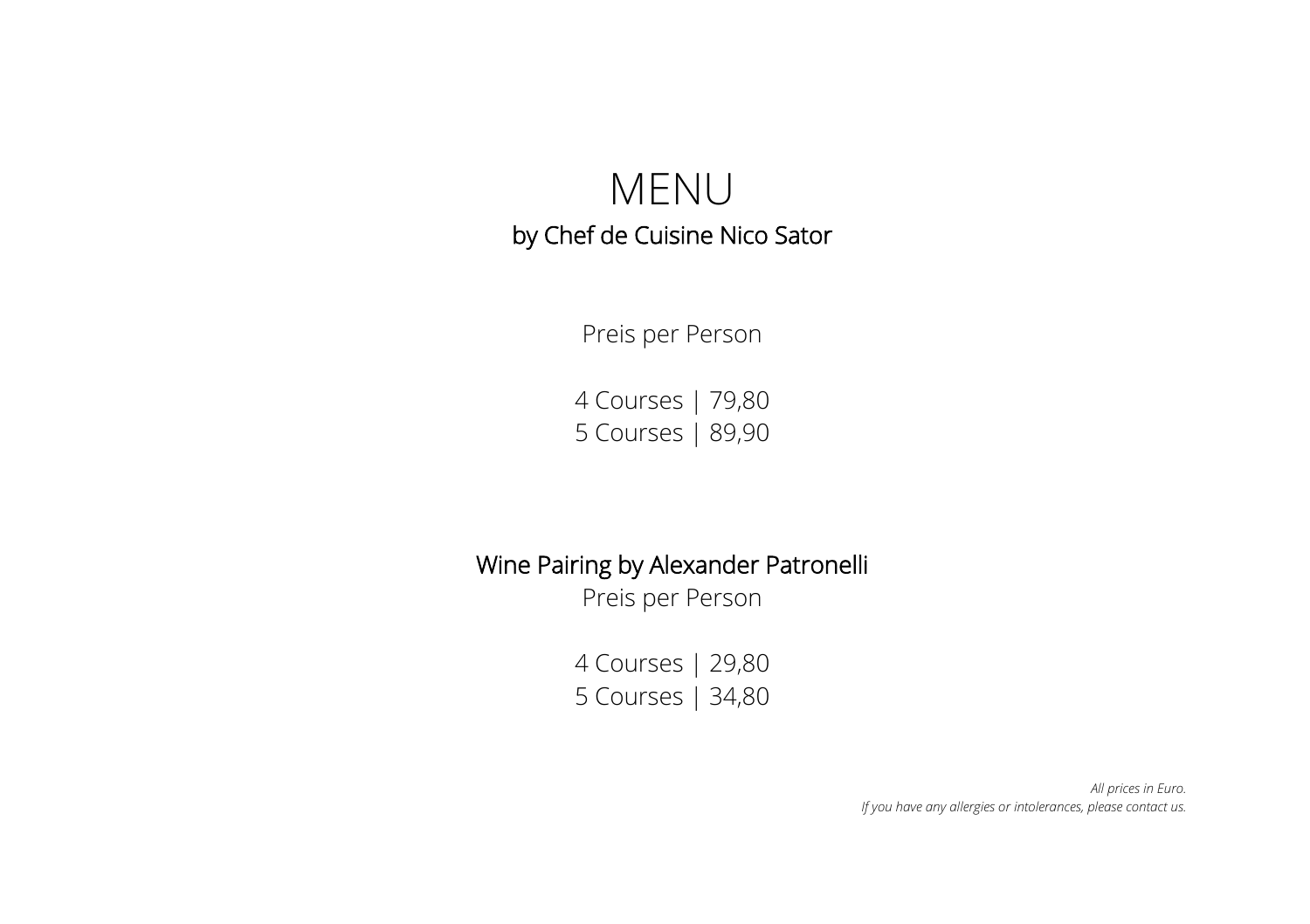

*Dear Guests,*

*in case you have any allergies or intolerances please contact us. We will be happy to provide you with all the information about our used products and any allergenic ingredients, that may be found in our menu. Thank you.*